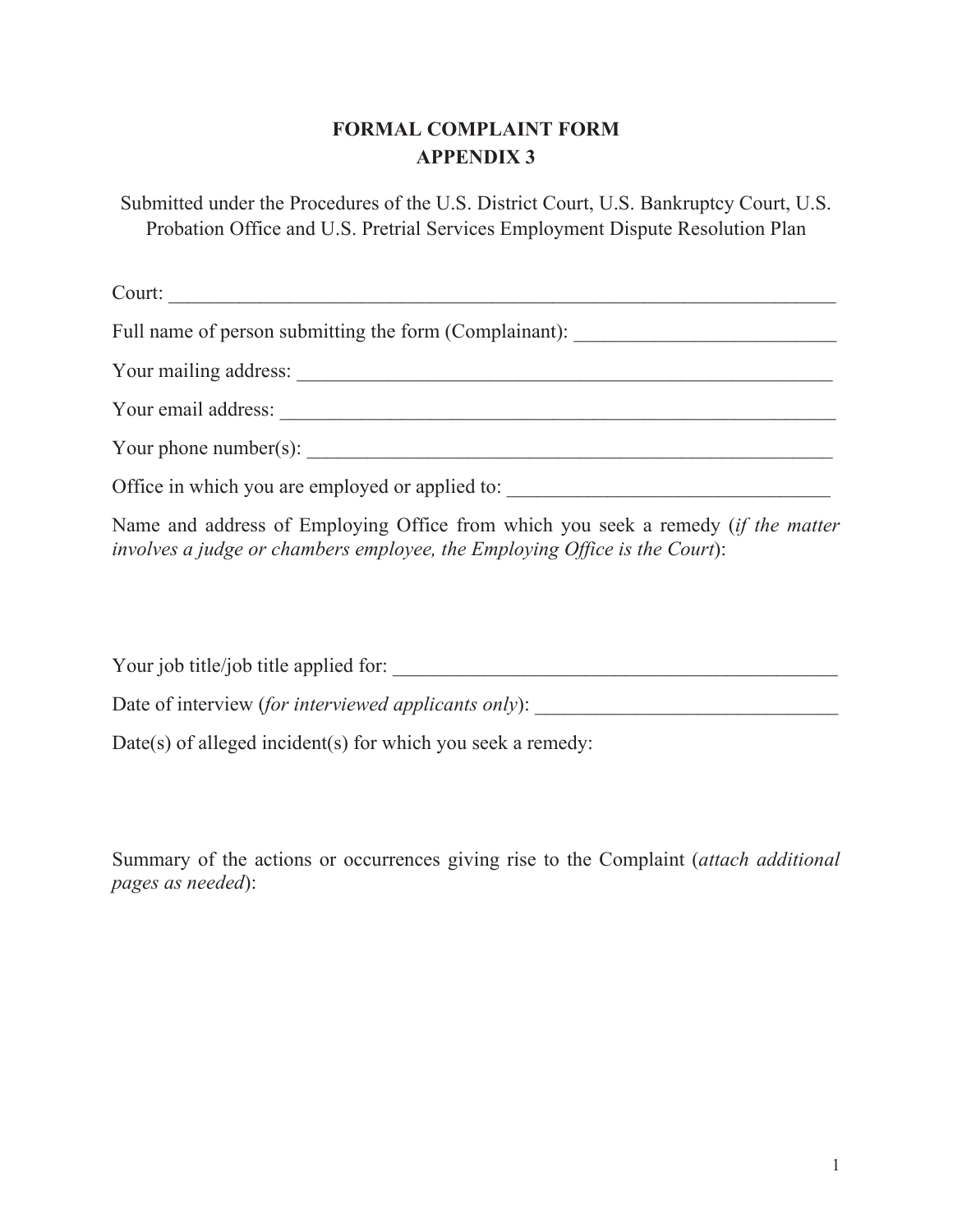Describe the remedy or corrective action you seek (*attach additional pages as needed*):

Identify, and provide contact information for, any persons who were involved in this matter, who were witnesses to the actions or occurrences, or who can provide relevant information concerning the Complaint (*attach additional pages as needed*):

Identify the Wrongful Conduct that you believe occurred (*check all that apply*):

 Discrimination based on (*check all that apply*): Race Color Sex Gender Gender identity Pregnancy Sexual orientation Religion National origin Age **Disability** 

 Harassment based on (*check all that apply*): Race Color Sex Gender Gender identity Pregnancy Sexual orientation Religion National origin Age **Disability** 

## Abusive Conduct

 I have already sought Assisted Resolution for this Abusive Conduct claim. Provide date Request for Assisted Resolution submitted and concluded, and describe the resolution, if any:

 Retaliation Whistleblower Protection Family and Medical Leave

 Uniform Services Employment and Reemployment Rights Worker Adjustment and Retraining Occupational Safety and Health Polygraph Protection Other (describe)